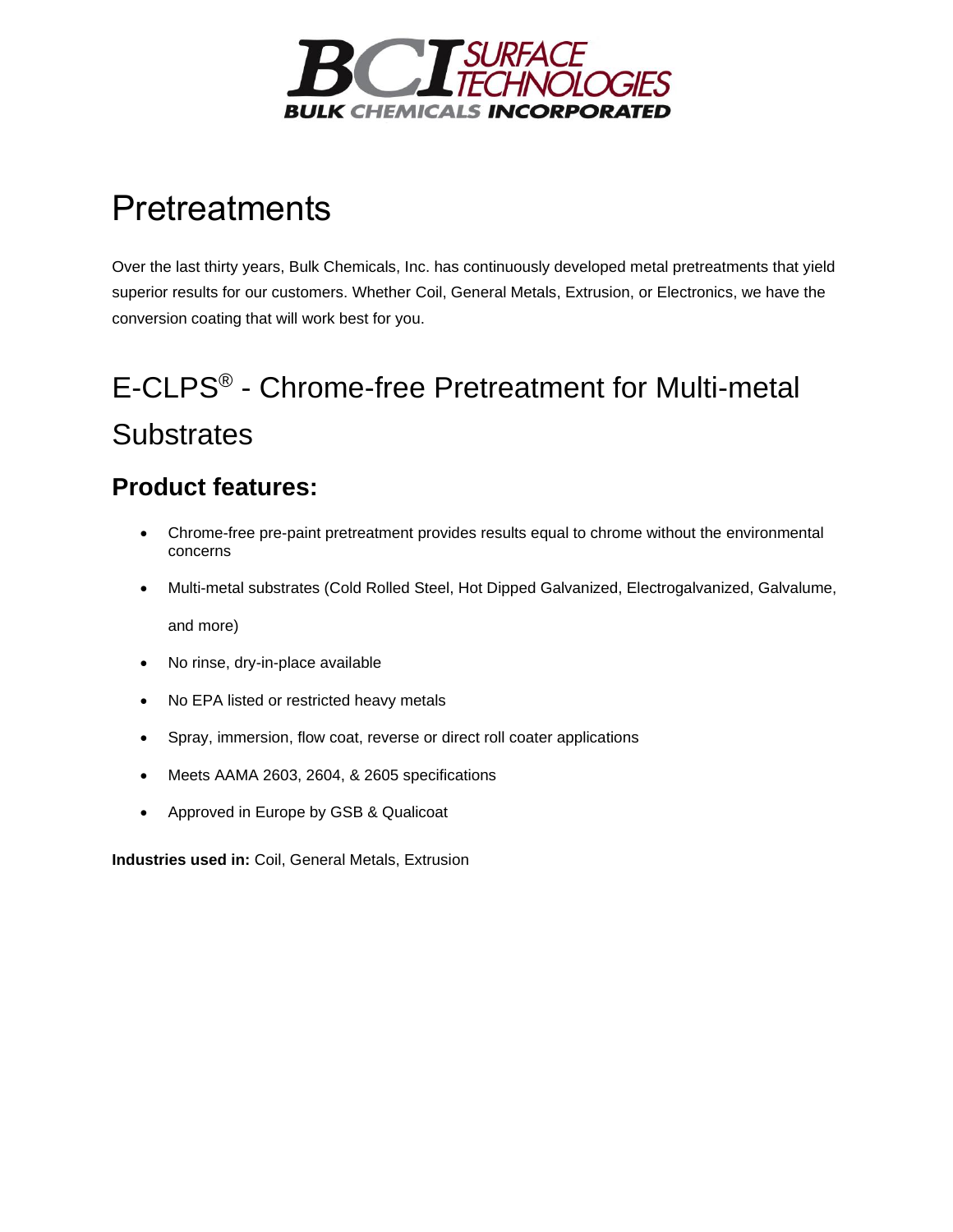

### Bulk Bond® - Coating for Metal Substrates

#### **Product features:**

- Metaplex™ Phosplex
- Iron or zinc phosphate coatings for all substrates (Cold Rolled Steel, Hot Dipped Galvanized, Electrogalvanized, and Galvanneal)
- No rinse, dry-in-place available
- Low temperature iron phosphates
- High coating weight process for better performance
- Chrome phosphate and Chromium Chromate coatings available

**Industries used in:** [Coil,](https://www.bulkchemicals.us/metal-pretreatment/coil-coating) [General Metals,](https://www.bulkchemicals.us/metal-pretreatment/general-metals) [Extrusion](https://www.bulkchemicals.us/metal-pretreatment/extrusion-coating)

# BULK ZIRCA-SIL® - Nano-technology Pretreatment **Coating**

#### **Product features:**

- Nano-technology pretreatment coating
- Chrome and phosphate-free
- No sludge produced
- Faster process time
- Low water and energy usage
- Safe for all metals

**Industries used in:** [Coil,](https://www.bulkchemicals.us/metal-pretreatment/coil-coating) [General Metals](https://www.bulkchemicals.us/metal-pretreatment/general-metals)